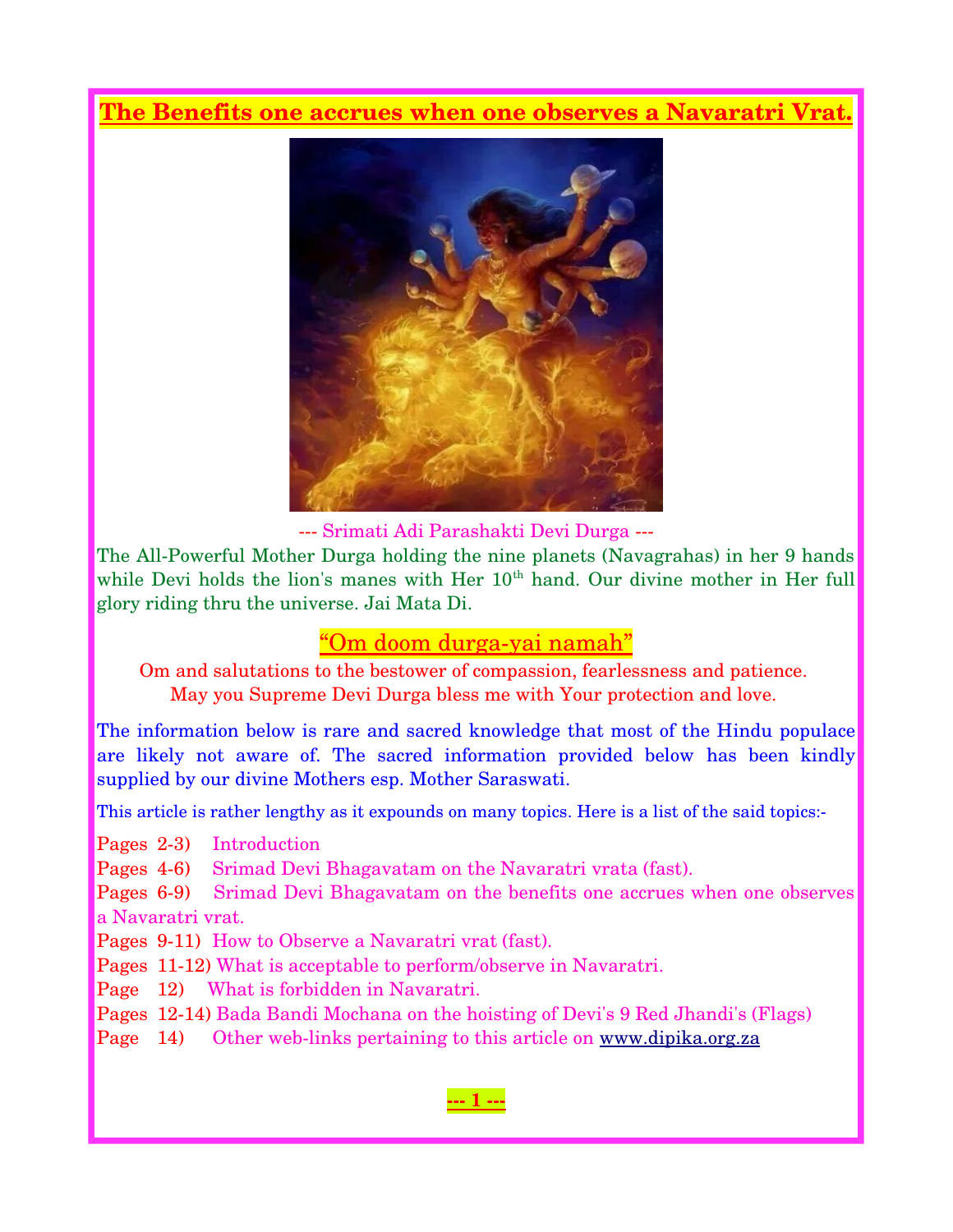## **Introduction**

Every year when the main Navaratri (do note there are 4 Navaratri's observed during the year – one for each season) approaches many of the Mother (shakta) devotees just seem to go into a "Mata/Devi zone". I am one of them. I so love this extremely rewarding period as so do many other Mother devotees as well. Mother Durga is especially merciful in this period and graciously blesses Her devotee who observed the Navaratra Vrat with faith, devotion and without any ego. In this period a devotee should humble oneself immensely as this is what this auspicious period teaches us. This period should teach one that HUMILITY is a prerequisite to seek the Supreme Devi's blessings. In the Durga Paath (a.k.a Durga Saptashati, Chandi Paath), Devi Durga (at times alone and then at times with her expansions like Mother Kali, Mother Varahi, et al) was time and time again fighting against evil forces because they were so arrogant and full of themselves due to their envy, ego, and their endless thirst for power. These demons was so full of themselves that they actually had the audacity of challenging Devi to a duel. Gosh that was a foolish thing to do, as there could only be one obvious winner in the end.

Like in the Durga Paath katha Mother Durga teaches Her devotee...

\* to honour one's vows or promises like She does for Her devotee.

\* "with great power comes great responsibility" - this is quite self explanatory.

\* to have full faith in Her to remove the negative tendencies of one's minds and hearts.

\* that a positive attitude brings success. Any thoughts one has make circles around one like honey bees around a flower. So thoughts are so very powerful. Think positively in these 9 days and that will set you up for a more positive outlook after the Navaratri period is over.

\* She will inspire Her devotee to remove one's evil qualities from one's innerselves.

\* She blesses Her worshipper that they would not be harmed by malefic forces, they will not have any fears from enemies, fires, weapons, natural disasters, good health, removes stubborn karma et al. The Navagrahas (9 planets) are extremely appeased {do note the picture provided on the first page} when one worships Devi.

Whenever the negative and malefic forces and demoniacal and cruel people become powerful and start troubling the positive, benefic and righteous humans, the Goddess incarnates to reinstate Righteousness (dharma).

During Navaratra, Devi is a thousand times more active and powerful than usual. To obtain the maximum spiritual benefits during this period, one should chant "Om doom durga-yai namah" and offer worship to Devi as much as possible during the period of Navaratra. The word "asura" is derived from 'the one who remains engrossed only in enjoying life and in the indulgence of pleasure of the objects is an asura (demon)'. Such a Mahishasura is present in each human heart and he has taken control over the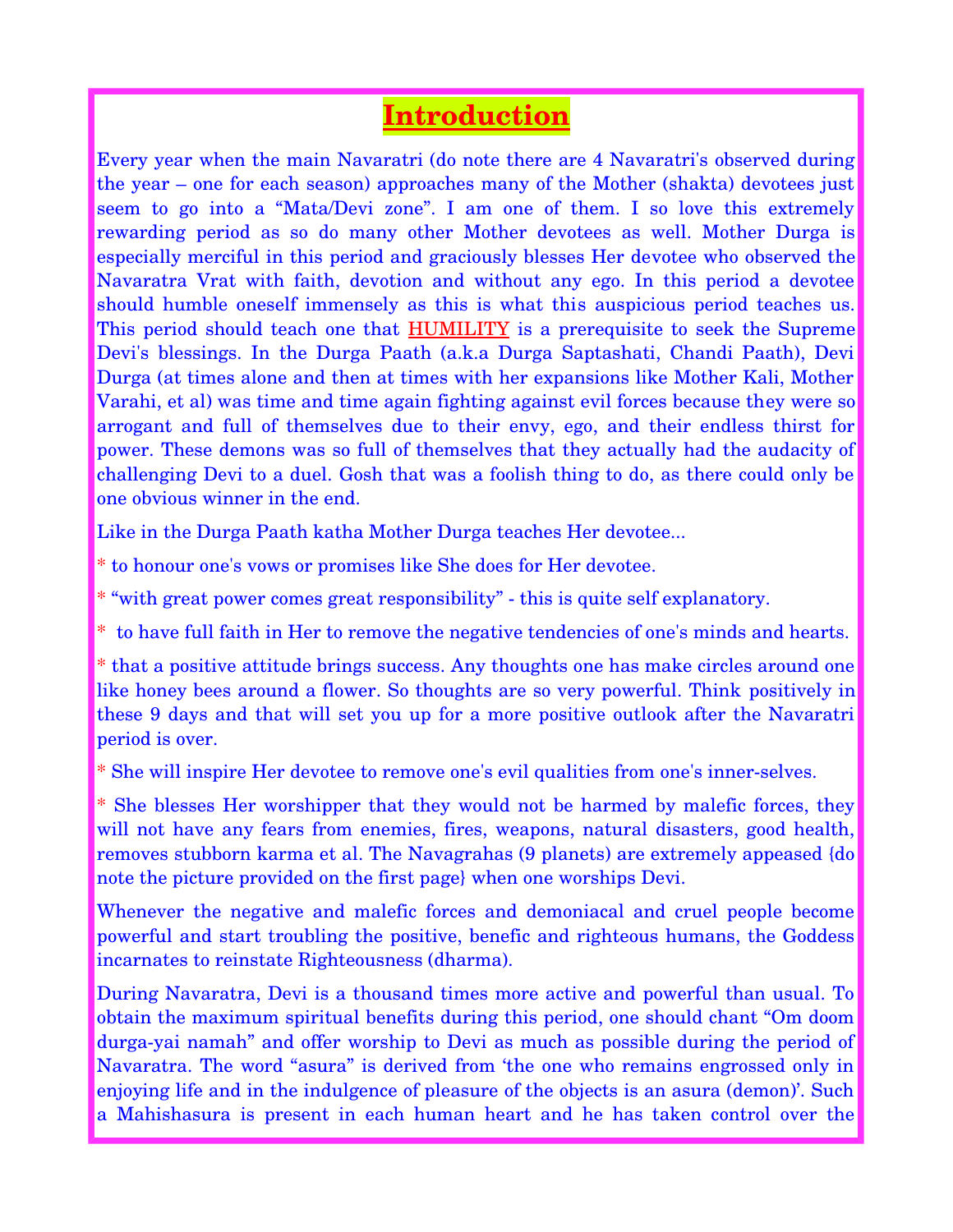internal Divine qualities of the human being. It is necessary to perform puja of Devi in this period to become free from the trap of Mahishasura, by realising this illusory form.

In this period one should remember never to underestimate the power of a woman. In the Markandeya Purana, Durga Saptashati, chapter 5 verses 124-125 the demon Sugreeva said "All the devas cannot stand face to face with Shumbha and Nishumbha and the other asuras in battle. Why mention you, O Devi, a single woman? Indra and all the other devas could not stand in battle against Shumbha and the other asuras, how will you, a woman, face them?". By abducting Mother Sita, the evil King Ravana lost everything and finally his life as well.

Mother Durga is so understanding and reasonable and always willing not to provoke or start a war/duel/fight. Devi requested many-a-times that the demons should return what they had stolen from the devas and if they did that then there would be no war, yet the demons just sneered and outright refused to do so. This is mentioned in the Markandeya Purana, Durga Saptashati, chapter 8 verses 24-27 "And that invincible Devi, told Lord Shiva, 'Go, My Lord, as an ambassador to the presence of Shumbha and Nishumbha. Tell those two demons and the other asuras assembled there for battle. Let Indra obtain the three worlds and let the other devas enjoy the sacrificial oblations. If you demons do not heed to this request you shall go to the nether worlds if you wish to live. But if through pride of strength you are anxious for battle then lets battle. Let My jackals be satiated with your flesh". So dear devotees as you may have noticed that the Deities aren't trigger happy just to start a war. They try to prevent a war at all costs.

Fasting is not just for spirituality, it makes one self-disciplined as well. Fasting trains ones mind and body to be prepare for any hardship in life and not to give up. Hence this Navaratri festival makes one learn that a positive attitude, peace and knowledge are of utmost importance in ones life. Navaratri teaches us that females are base of life. The Universe can not be functional without females. Devi Durga is the shakti (cosmic energy) and devotees receive positive energy during Navaratri vrat which helps them to overcome obstacles and attain prosperity, success, peace and wisdom in their lives.

Many famous personalities like Lord Raam, Shree Lakshman, Lord Shiva, Lord Narayana, Lord Indra and countless others observed this Navaratra vrat.

Over the many years of being a practising Purohita (Hindu Priest), I have noticed two periods that many Hindus really delve deeply in spirituality and that's for KAVADY, esp. Thai Poosam Kavady (end Januarybeginning February) and for Navaratri (the one that occurs now). It's no wonder that those who observes these periods with faith and devotion and strictly are very successful in their lives.

On an unfortunate note... I am well aware of some devotees who observe Navaratri to show to their family, friends and the world they are such a great devotee of the Mother. Do remember the popular 'new-age' quote "Less Is More". Mother Durga is more interested in your faith and devotion rather than self promotion and pomp.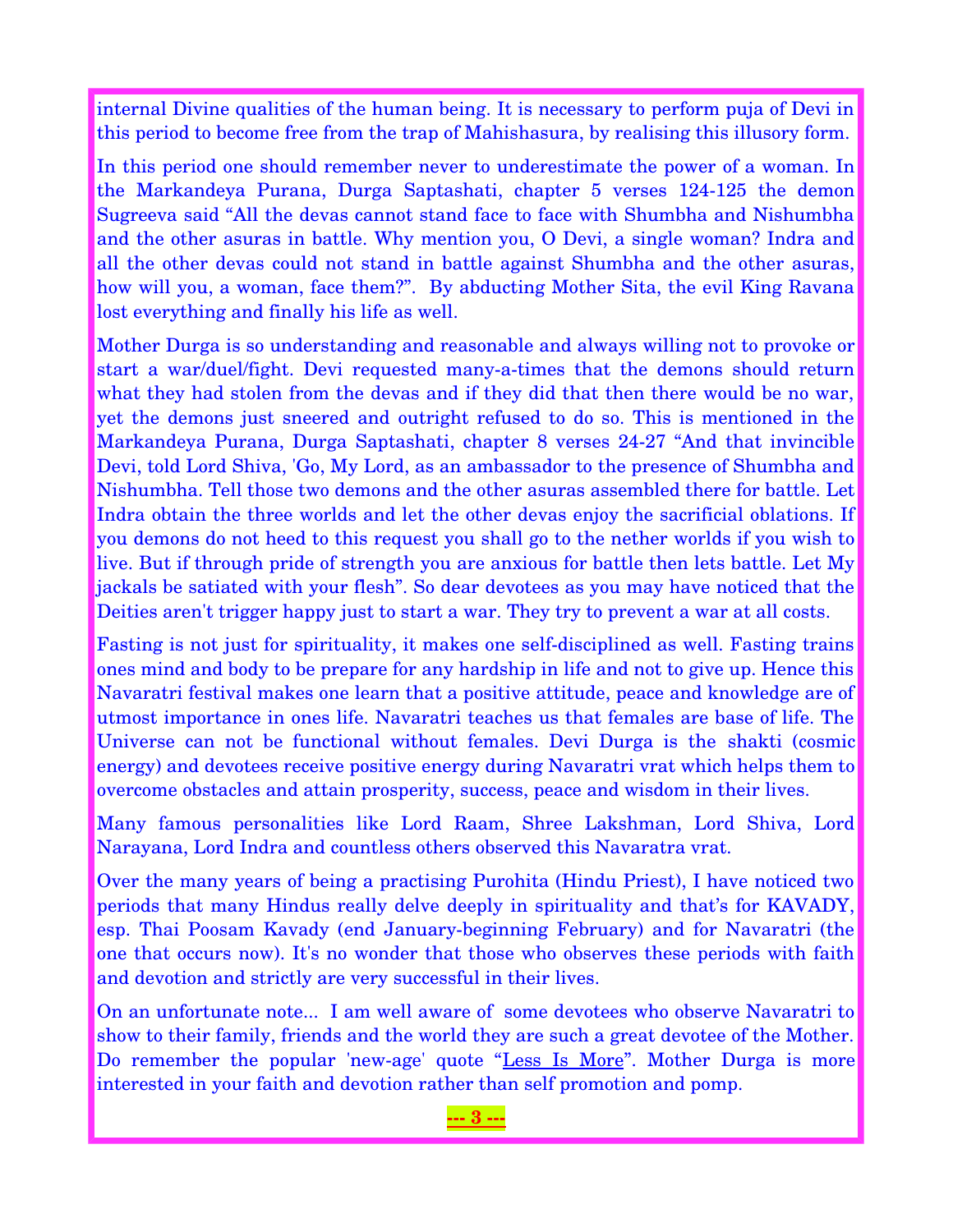### **Srimad Devi Bhagavatam on the Navaratri vrata (fast).**

Srimad Devi Bhagavatam Third Book, CHAPTER 26 states: King Janamejaya (an ancient ruler of Bharata {India}) said: "O Best of the Brahmins! What do people perform in the time of Navaratra? Especially in the Navaratra ceremony during the autumnal season (September-October) how is the ceremony to be performed? Kindly relate all this with the prescribed rules and regulations. What are the fruits therein of the Navaratra ceremony and what are the rules to be observed? Kindly describe all these to me."

Srila Vyasadev (the compiler of all the Vedic Shastras) said: O king! Hear about the vow of auspicious Navaratra. This has to be performed with loving devotion in the vernal season; but its special season is autumn. The two seasons, autumn and spring, are famous as the teeth of Lord Yamaraj (The Deity of Death); and these are the two seasons, it is difficult for people to cross over. Therefore every god-faring person should perform this Navaratra vow very carefully. People are quite afflicted with various terrible diseases in these two seasons autumn and spring and many lose their lives during these portions of the year. Therefore the wise should unquestionably worship with great devotion the Supreme Devi in these auspicious months of Chaitra (mid March to mid April) and Ashvin (mid September to mid October).

On the day previous to the commencement of the Navaratra vow, when the Amavasya (New Moon) tithi (Vedic day) commences, one should procure all the materials that will be required in the Navaratra worship and should eat only once in that tithi what is called Havishyanna (un-braised boiled rice and veg. with ghee – like during the 10 days when a person dies) and should on that day prepare Devi's place of worship for the following nine days. One should then invite, the Brahmins/priests, that observe fully the customs and usages, who are self restrained and versed in the Vedas, especially those who are skilled in the ceremony of worshipping the Devi.

Next, in the Pratipada tithi (the first Vedic day of the bright half of the moon i.e  $13<sup>th</sup>$ October 2015), one should take one's morning ablutions, according to the rules. Afterwards one should appoint Brahmins/priests and give them water for washing their feet and Arghya (offerings of grass, rice, etc.,) and Madhuparka (an oblation of honey and milk, etc.) and gift, as one's means permit, clothings and ornaments to them. If one happens to be wealthy, one should never show one's miserliness here in making these gifts; for if the Brahmins are satisfied, they will try their best to make the ceremony a complete success. O king! The Chandi Paath (a.k.a Durga Paath, Durga Saptashati) are chanted/read on this occasion, for the satisfaction and pleasure of the Supreme Goddess; and either nine, five, three, or at least one Brahmin should be appointed for the purpose of this great Puja. All these being done, the able person is to perform the ceremony preparatory to the Devi worship, (in which the priest utters the Vedic mantra's).

O king! When the ceremony has been thus commenced, one should place on the Vedi/Bedi (a raised platform; an altar), a Murthi of Devi or a picture or one should place an earthen water-pot, on that throne, thoroughly purified by the Vedic Mantras, and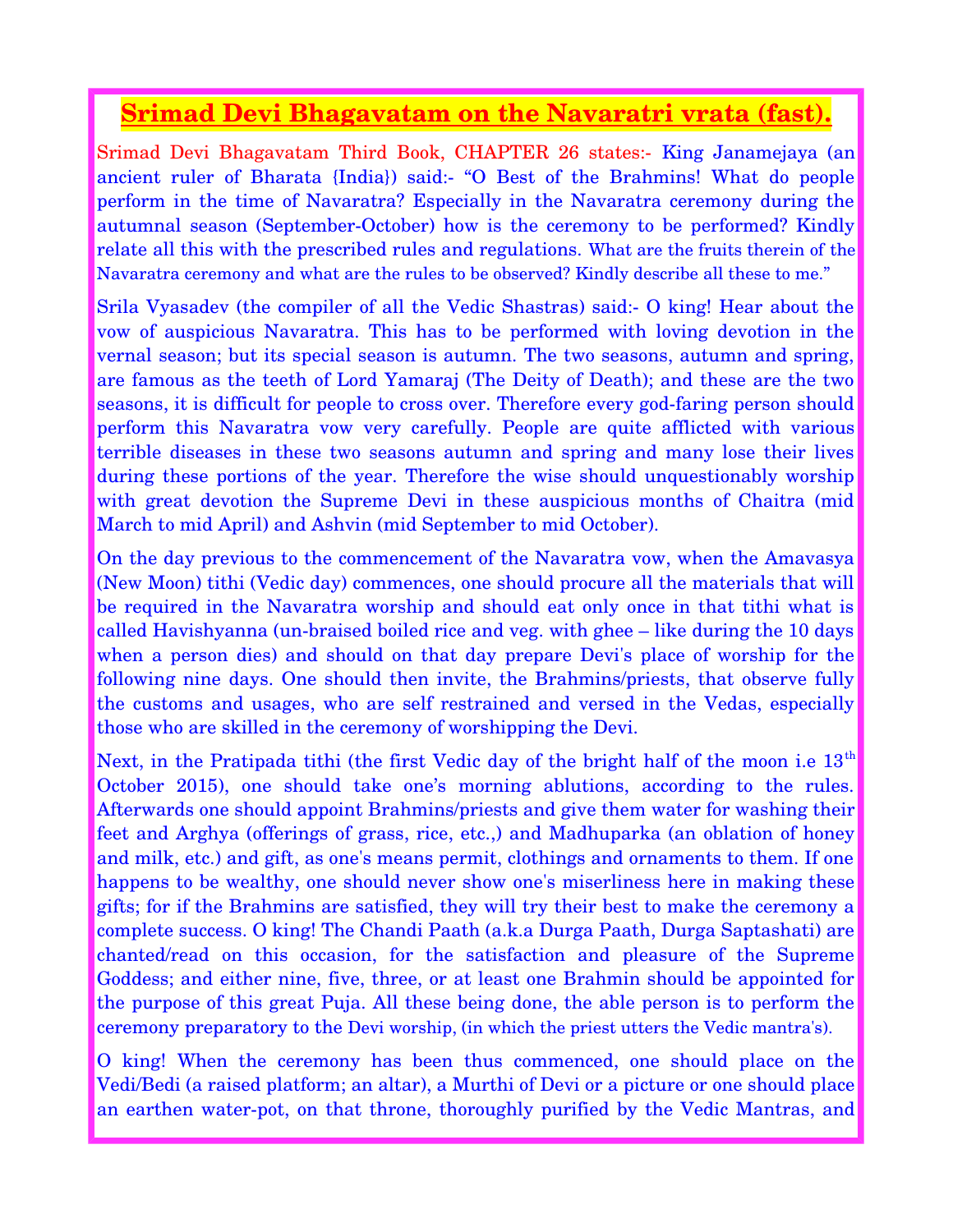filled fully with the water. One should place on one's side all the materials of worship in their due places, and then have the music and other sounding drums played, for the good fortune and prosperity of the family.

On the previous night, one should observe fasting, or on the previous day one should take only one meal of Havishyanna (un-braised boiled rice, with veg and ghee) and on the next day one should make a Sankalpa (an avowal of the purpose to perform a rite) and then begin worship. One should pray before the Goddess thus, "O Mother, Mother of the World! I will perform this excellent Navaratra vow; be pleased to help me in every respect."

One is to observe, as far as possible, all the rules enjoined in this vow and then utter the mantras and do the worship according to the prescribe rules guided by the Brahmin/priest.

First of all, one should worship duly the Goddess, presenting Her Chandan (sandal paste), Aguru (a fragrant wood, the aloe wood), Camphor, flowers, Dhoopa (incense) and lamps. Next one should present fruits like coconut, pomegranate (anar), bananas, oranges, ripe jack fruit, and various other delicious fruits and then, offering Devi Payasam (kheer/sweet rice) and other food preparations with a heart, full of devotion.

Now, for performing the Homa (havan) ceremony one should prepare, a triangular pit dug in the ground. Daily, one should worship the Devi with various lovely puja articles and finally make a great festivity with dancing, singing and music.

Those who want learning, victory, home and happiness, they should worship the Kalyani, the fructitier of all desires. Devotees should worship Rohini duly for the cure of diseases. For the destruction of enemies, the worship of the Kalika with devotion is the best. For prosperity and riches, Chandika is to be worshipped with devotion. O king! For the enchanting and overpowering of one's enemies, for the removal of miseries and poverty, and for victory in battles, Shambhavi (Parvati) worship is the best. For the destruction of terrible enemies and for happiness in the next world, the worship of Durga is the safest and best. People worship Subhadra when they want their desires to be fulfilled. She who saves from danger her devotees and who always delivers one from various difficulties and troubles, whom all the Devas are incapable to know, I worship with devotion that Durga Devi the destroyer of all calamities. Thus, in the mantras, above described, people should always worship the virgin girls (Kanya puja), gifting them clothings, ornaments, garlands, scents, and various other articles.

CHAPTER 27: If one is unable to worship Devi on all nine days, then it is advised that one should perform the special worship on the eighth day (Ashtami tithi) in Navaratra.

In ancient times, on the eighth day, Devi Kali, appeared on that day, surrounded by hundreds and thousands of Yoginis (a type of high powered female spirit - female attendants of Devi Kali). Therefore one should worship Devi in particular on the eighth day with scents, garlands, and pastes and various offerings. On this day Payasa (a.k.a Kheer, sweet rice, sweet rice pudding) is to be especially offered to Devi. The Homa (Havan) ceremonies, feeding of the Brahmins or priests, and the worship of Devi are performed with various offerings as well as offerings of fruits and flowers and in liberal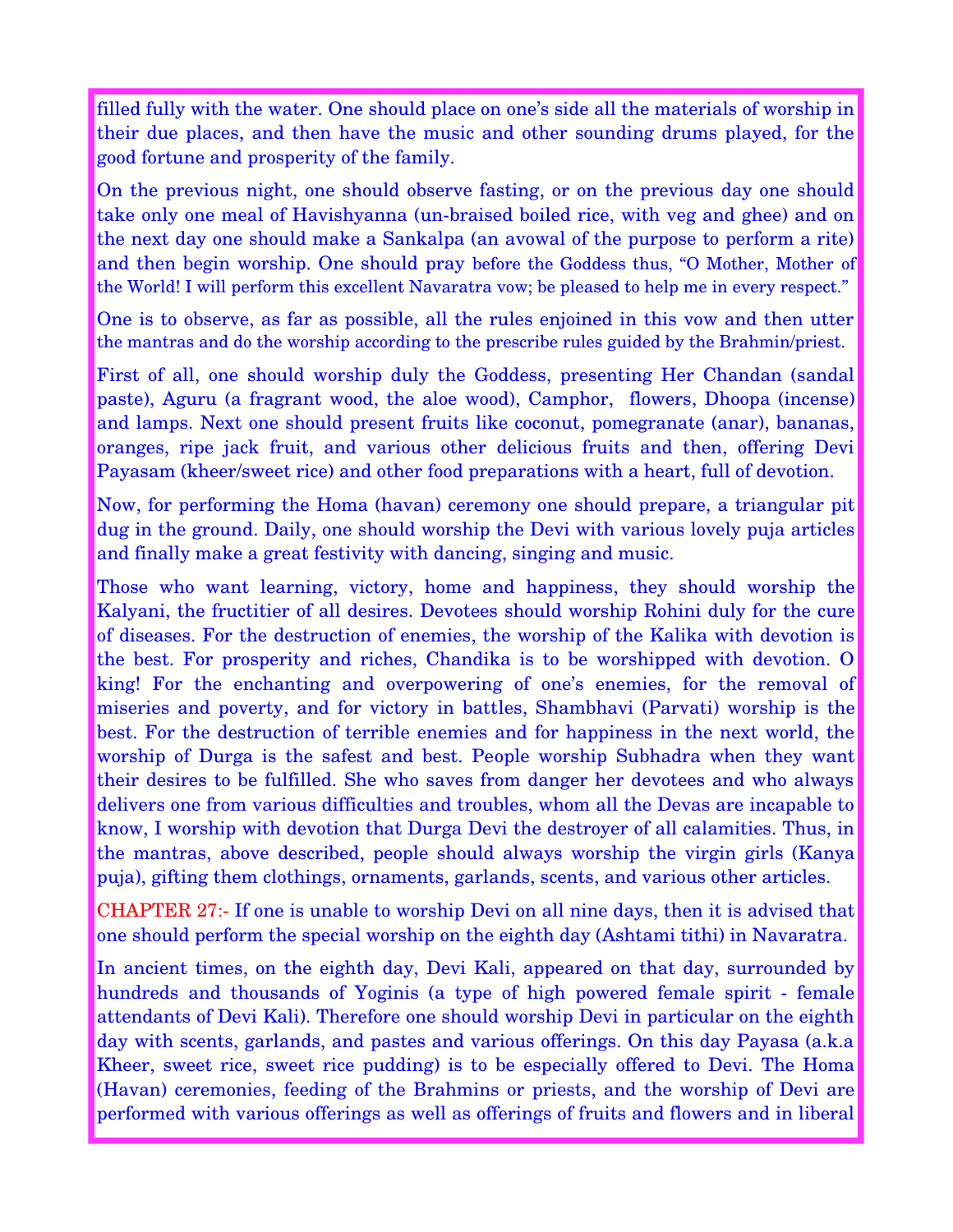quantities. O king! Those who are unable to observe the fasting in this Navaratra Puja, will reap the same fruits, if they observe fasting for the last three days - Saptami, Ashtami, and Navami tithis  $(20<sup>th</sup> - 22<sup>nd</sup>$  October 2015). On the seventh, eighth, and ninth Vedic days, in these three tithis (lunar days) if one worships Devi with devotion, one will acquire all the merits. When the Devi's worship, Homa, Kumari worship and the feasting of the Brahmanas, are completed, know that the Navaratri Puja is now completed.

# **Srimad Devi Bhagavatam on the benefits one accrues when one observes a Navaratri vrat.**

O King Janamejaya! No worship or vow or charitable gifts extant in this world, can be compared to, as regards to their meritorious effects, with this Navaratri Puja. On observing this sacred Navaratra Vrat, one obtains riches, children, grand-children, prosperity, happiness, longevity, health and heaven and even the final beatitude (blessings**)**. Those who are desirous of learning, riches, or children will obtain them all if they perform this most auspicious Navaratra ceremony with faith, which is also able to confer fortunes on a devotee. On the performance of this sacrifice, those who desire great intellect will obtain great intellect and one who is deprived of one's home will get back one's home.

Those who did not, in their previous births, perform this meritorious vrat, they become diseased, poor and devoid of children in their present births. Those who have not performed the Navaratra ceremony, how can they acquire riches in this world and acquire happiness and peace in the next?

One who has worshipped the Devi with young leaves of the Bel tree, besmeared with red sandal paste, it is that person that will undoubtedly become successful in this world. That person who has failed to worship the Goddess of the whole universe, who fructifies all the pursuits of human life, who destroys all the troubles, pains and miseries, who is all auspicious Bhagavati Bhavani (Durga), that person is sure to pass his/her days in this world, wretched, impoverished, and surrounded by his/her enemies on all sides.

When Hari (Lord Vishnu), Hara (Lord Shiva), Brahma, Indra, Agni, Varuna, Kuvera, and the Sun when all these Devas possessing all the wealth and powers and filled with the highest felicities, when they meditate constantly the Goddess of the universe, Who is All Existence Intelligence, and Bliss, then what to speak of the human beings! How is it that persons do not worship that Devi, the One that leads all human pursuits to success! Why should not anybody worship that Devi, the awarder of all desires and wealth? And how is it, that a person desiring one of the four objects of human pursuits, dharma, wealth, desires, and the final beatitude, observes not the vow regarding that Deity. So much so, that even a person who has committed a heinous offence, five such are enumerated, viz. (1) killing a Brahman, (2) drinking liquor, (3) stealing gold, (4) adultery with the wife of a spiritual guide (5) associating with any such person, if that person performs the Navaratra vow, he/she will be absolved entirely from all such sins; of this there is no doubt.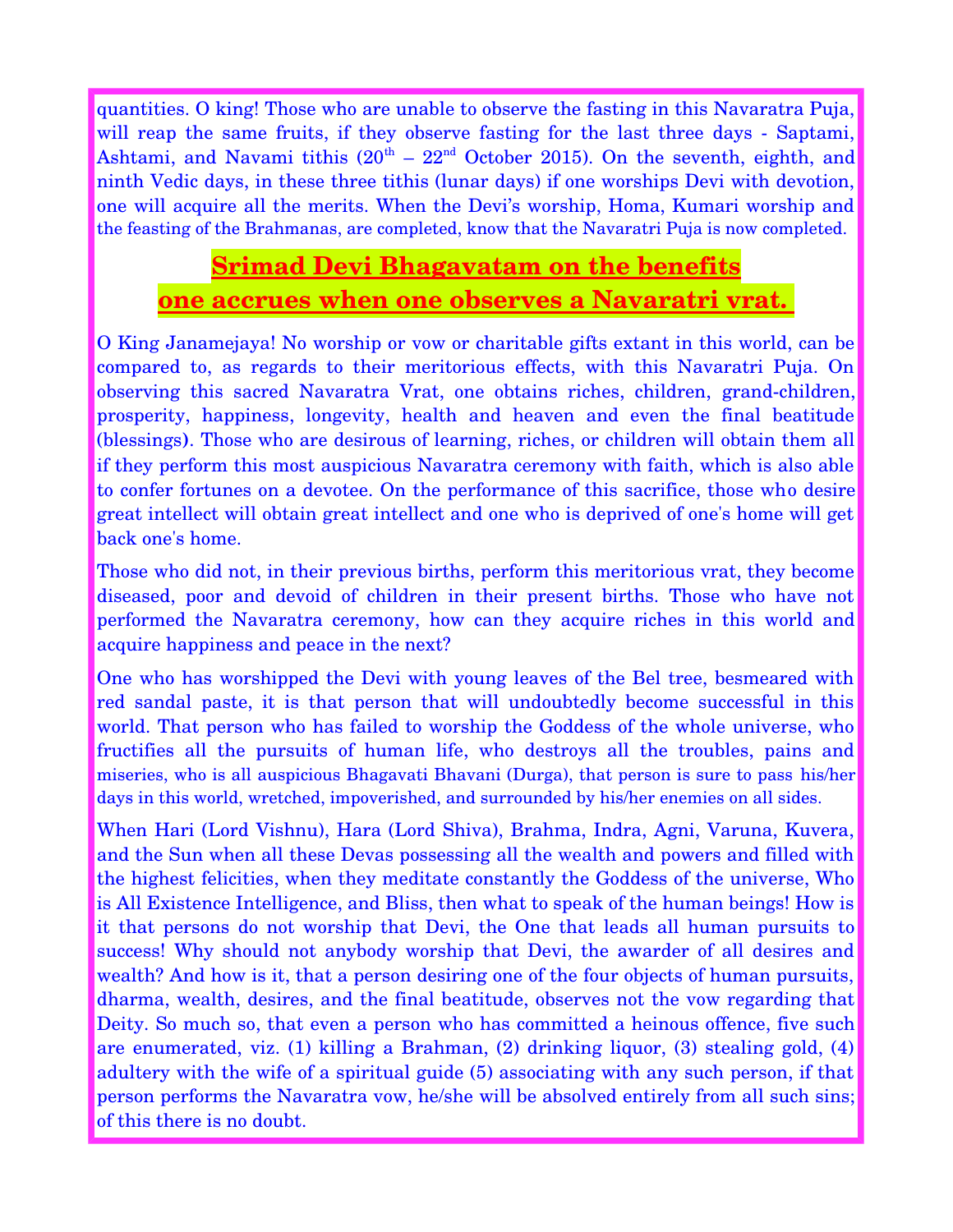O king! Once there lived in the country of Kosala (India), a trader, supporting many relations and dependants in his family, whose provisions he had to provide. He had many sons and daughters; when they were very hungry and distressed, then they used to get a little food and that in the evening, only once in twenty-four hours. That trader, too, worked under another, the whole day; and when it was evening, he used also to take his meals. Thus, being very much anxious and distressed, he maintained somehow or other his family members. This trader was of a quiet temper, of a good conduct, truthful, always ready to act religiously, devoid of anger, steady and contented, void of vanity and jealousy; daily he used to worship the Devas, Pitris, and the guests and used to take his meals after all his family members had taken their meals. Thus many days passed away when that good trader, named Sushila, being very much perplexed with poverty and hunger, asked a Brahmin "O Bhudeva! (deva incarnate on the earth) kindly tell me positively how this state of poverty can be got rid off! O holy minded! Kindly advise me such as preserves my honour; I do not want wealth, nor do I like to be a rich man; O Brahmin! I want just enough to meet with the expenses, incurred in maintaining my family; please advise so that I may be able to earn this much only. I have many children; I barely have food and it is sufficient enough to give them just a handful of rice. O Brahmin! What am I do? I have got no wealth; my heart is burning with grief and sorrow. My daughter has come to a marriageable age; I have no money. Her age has exceeded the marriageable age limit. Alas! What am I to do? O Brahmin! I am expressing my sorrow for all that. You are merciful, and all-knowing; tell me any means, be it asceticism, gifts, vow, or the reciting of any mantras by which I can maintain my family; I want wealth just sufficient for that purpose and nothing more. Kindly advise some means by which my family members can become happy in this world."

Vyasa-dev said:- The Brahmin that used to practice vows when thus asked by the trader told him gladly "O trader! Observe now the Navaratri vow, the most auspicious, and worship the Devi Bhagavati, perform Homa (havan), and feed the Brahmins. Have the Vedas and Puranas recited and then recite the Shakti mantra (there are numerous Shakti mantras and one of the most widely chanted Shakti mantra is "Om Doom Durga-yai namah") and try, as much as you can, to perform other concomitant (accompanying or associated) ceremonies; and your desires will thus be undoubtedly fulfilled. There is no other vow superior to this Navaratri vow in this world; this vow is very holy and will bring unto you untold happiness. This vow leads to wisdom and liberation; destroys enemies and increases posterity and prosperity.

In former days, Shree Raamchandra suffered very much owing to Him being deprived of His kingdom; and, then on account of His wife Sita-devi being abducted by the demon king Ravana. Subsequently Lord Raam performed this Navaratra vow in Kiskindhya. Though troubled very much, on account of the bereavement of Sita-devi, still Lord Raam observed the Vow of Navaratra and worshipped the Goddess according to the prescribed rules and rites. As a fruit of this worship Lord Raam was able to bridge the great ocean and dispense of the giant Kumbha Karna, Meghanada (Ravan's son) and Ravan himself; and subsequently He was able to rescue His beloved Sita-devi. Lord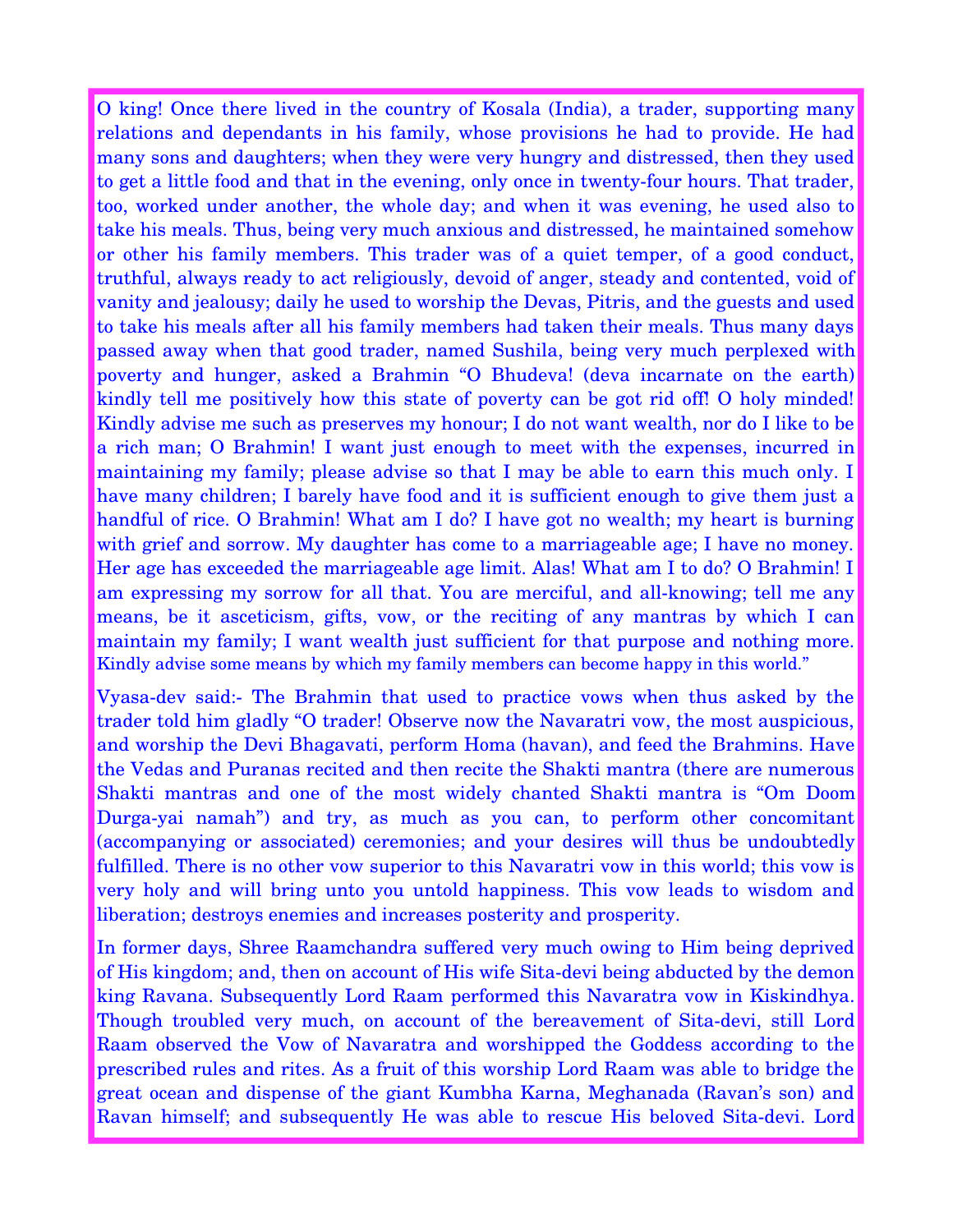Raam installed Vibhasana on the throne of Lanka and at last returned to Ayodhya and reigned there without any enemies. O best of the Vaishyas! Lord Raam, of incomparable prowess, was able to obtain happiness in this world on account of the influence of this Navaratra ceremony. Vyasa-dev said:- O king! That Vaishya, hearing thus the Brahmin's words, made him his Guru, and without any laziness, recited the Shakti mantra for nine nights and worshipped the Devi, with great caution and with various offerings. Thus for nine consecutive years he devoted himself to the Japa of the seed mantra of Maya, till at last, when the ninth year was completed, the Great Goddess appeared distinctly before his eyes on the night of the great Astami tithi (the eighth Vedic day of the bright half) and gave him various boons and delivered the Vaishya from poverty and bestowed upon him wealth and his other desired things.

CHAPTER 30: Lord Raam I will now tell how Ravana can be killed. Perform, in this very month of Ashwin, this vow with devotion. Fasting for nine nights, the worship of the Devi, and repeating the Mantra silently and performing the Homa ceremony, observing all the rules, will certainly fulfill one's all the desires. You should offer prayers before the Goddess, perform Japa and Homa ceremony. If You do all this, You will certainly be able to release Sita. In days of yore, Lord Vishnu, Lod Shiva and Lord Brahma and the other Devas in the Heavens all performed this worship of the Great Goddess. Therefore, Lord Raam every person desiring happiness, specially those that have fallen under great difficulties, ought to observe this auspicious ceremony, without the least hesitation. Great Rishi's observed this worship before. When some stole away the wife of Brihaspati (the planet Jupiter), the Guru of the Devas, he, too, by the force of this Navaratra worship, obtained his wife back. Therefore O king! celebrate the Puja for the destruction of Ravana.

This Navaratra vow was practised before by Lord Indra for the destruction of Vritraasura, by Lord Shiva for the destruction the demon Tripura-asura, by Lord Narayana for the destruction of the powerful demons Madhu and Kaitava (the original bad boys of the universe); so you should also firmly resolve to perform duly this vow with your whole heart."

Shree Raam replied: "O Ocean of Knowledge! Who is that Devi? What is Her influence; whence has She appeared? What is Her Name? And how is that vow to be duly observed? Kindly describe all these to Me in detail."

Srila Narada Muni answered: "Listen, O Lord Raam! That Goddess is Eternal and the Ever Constant Primordial Force. If You worship Her, all Your difficulties will be removed and all Your desires will be fulfilled. She is the source of the Universe and all living beings. Without Her force, no one would be able even to move their limbs. That Supreme Auspicious Goddess is the preserving energy of Lord Vishnu, is the creative power of Lord Brahma, and is the destroying force of Lord Shiva. Whatever there exists in this infinite Universe, whether Temporal or Eternal, She is the Underlying Force of all.

Lord Raam replied: "O best of the Munis! Describe briefly all the rules and regulations as to how that vow and worship are to be performed. With My heart, full of devotion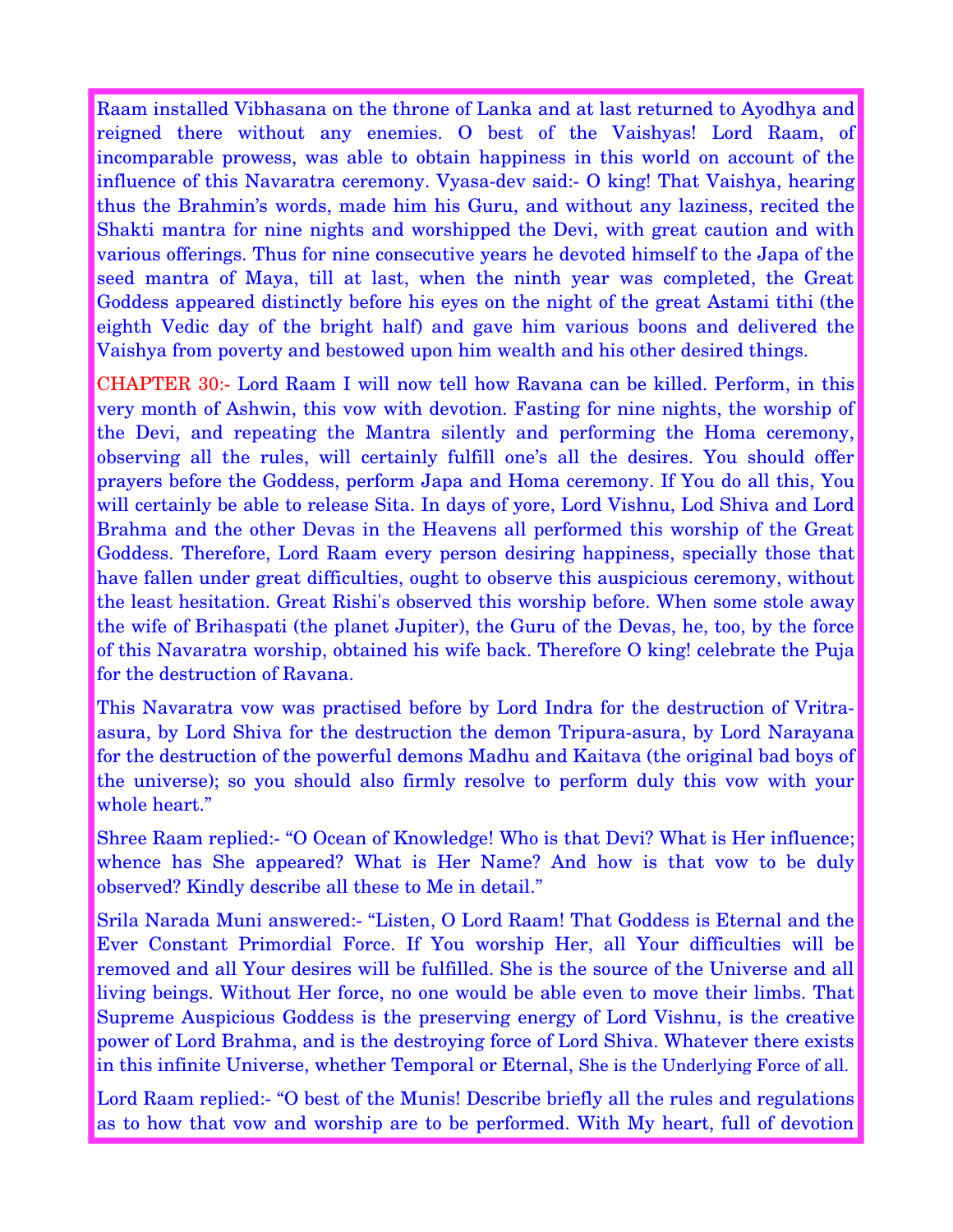and faith, I will worship Devi today."

Srila Narada Muni said: "O Raghava! On a clean plot of ground, prepare an altar. Place the Goddess there and observe a fast for nine days. O king! I will be Your priest and I will, with great energy, carry out this yajña to fullfil the work of the Devas."

Srila Vyasa-dev said: Then the All-powerful Shree Raam, after hearing all from the great Muni, and on the approach of the month of Ashvin, prepared the altar on the top of a hill and placed the Auspicious Goddess, the Mother of the Universe and, observing all the rules, performed the vow and worshipped the Great Goddess. Observing a fast for nine days, Lord Raam celebrated the vow and duly offered sacrifices, performed the worship and Homa ceremonies. When, on the grand night of the eighth lunar day (Ashtami), the two brothers completed the vow as advised by Srila Narada Muni, the Supreme Devi was very pleased with Their worship to Her and appeared before Them, mounted on a lion, and remaining there on the mountain top, addressed Lord Raam and Shree Lakshmana, in a sweet grave tone, like the rumbling of a rain cloud, thus: "Lord Raam and Shree Lakshmana, I am satisfied with Your worship towards Me; so now You may ask from Me what You desire. Lord Raam replied "O Devi You are sent by the Deva's for the destruction of Ravana". Devi replied "You Lord Raam now appeared on this planet as the son of Maharaja Dasharatha, at the request of the Devas, harassed by Ravana. This powerful ape race (Varanas), born as Deva incarnates, all endowed with great power by Me, will help You Lord Raam. Your younger brother Shree Lakshmana is the incarnate of Shesha-Naaga serpent; and He will kill Indrajit, the powerful son of Ravana. You will destroy Ravana; then You would worship Me, with great devotion, in the vernal season and then enjoy Your kingdom according to Your liking. For full 11,000 years You will reign on this earth."

Srila Vyasa-deva said: O king! Thus saying, the great Devi disappeared. Lord Raam became very glad and, completing that most auspicious ceremony, performed the Puja on the tenth day and gifted many presents to Srila Narada Muni and proceeded towards the ocean towards Lanka. O king! Thus stimulated by the Supreme Energy, Lord Raam went to the shores of the ocean, accompanied by Shree Laksmana and the apes/monkeys. Then He erected the bridge across the ocean and destroyed Ravana. His unparalleled fame spread everywhere throughout the three Lokas (worlds). He who hears with devotion this excellent account of the Supreme Devi, will obtain the greatest happiness in this world, and, in the end, will get the final beatitude (blessings**)**. There is no doubt in this.

### **How to Observe a Navaratri 9-day vrat (fast)**

Navaratri fasting rules varies from community to community and the same fasting rules applies for fasts like Ekadashi, Janmashtami and Shivaratri. So the vrat varies from person to person according and depending on their current state of health, comfort and desire. Try to keep your body, mind and soul clean (as far as possible) and focus on Devi for the 9 days. One may during the 9 days perform some special puja and havan for Devi and chant Devi mantras. It is highly recommended to visit Devi temples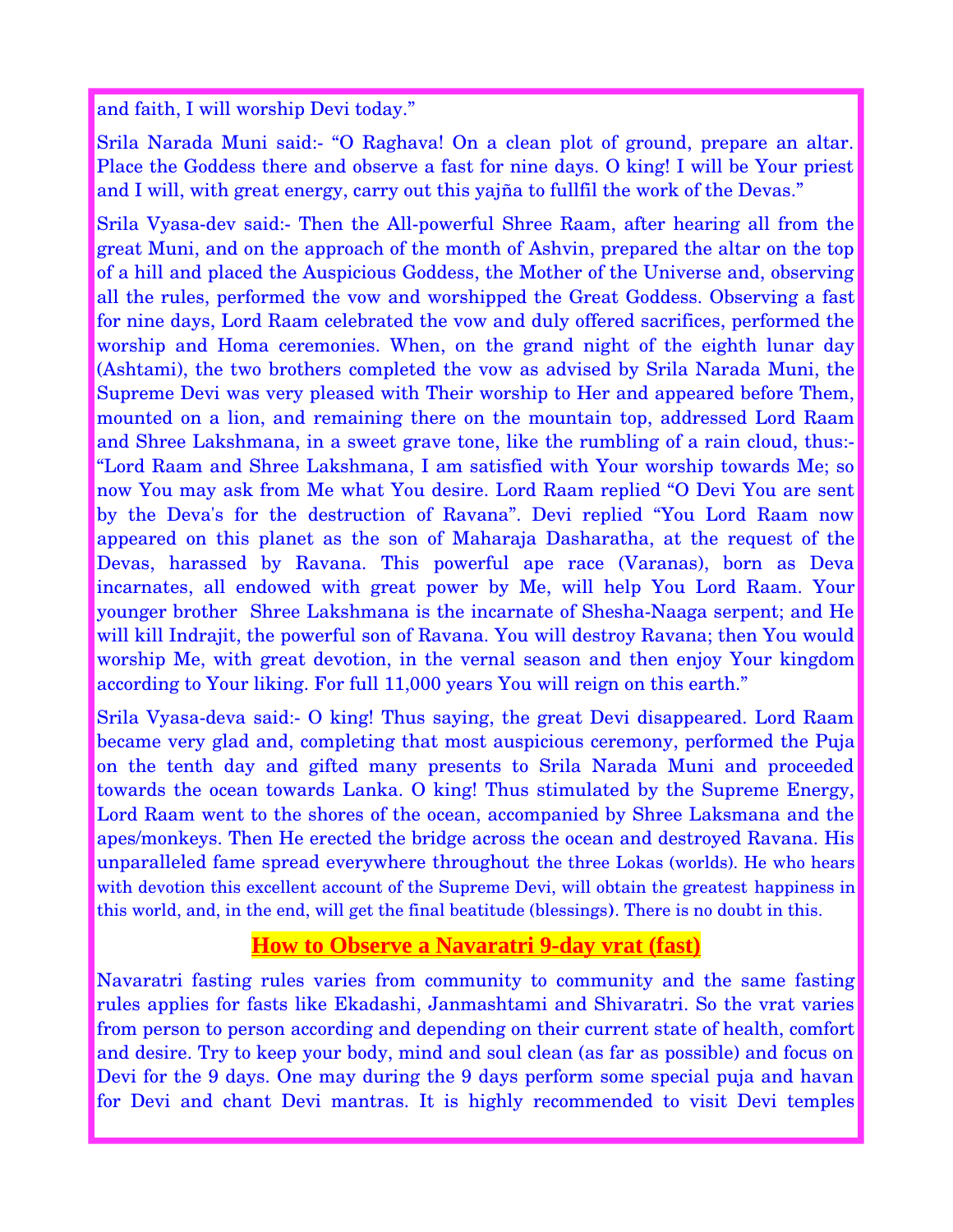during this period. Also one may also play and hear Devi mantras on their mobile phone or on a CD player.

 **(kindly Ctrl-click {HERE-1}, {HERE-2}, {HERE-3}, {HERE-4}, {HERE-5} to** download these mantras I personally selected from the Internet). Fasting for Navaratri when the mother is so generous and merciful is a very good time to make progress in one's spiritual practice/path or to invoke the energy of Devi and to purify one's body and mind of so many impurities and on so many different levels.

There seems to be many unfortunate misconceptions about observing fasts. When one read the kathas on Ekadashi, Shivaratri and the like, the heroes and characters of the kathas derive enormous benefit from accidentally (or unconsciously) observing holy Vrats/fasts. If one receive that kind of punya karma (blessings/merits/mercy) from unconsciously fasting, surely people who knowingly attempt this vrat can't be worse off? Isn't it? Everyone needs to start somewhere, you can't start observing every vrat strictly and immediately, it often takes time and sometimes devotees are never able to follow it up. But rather than the Navaratri fast being projected as impossible to observe, we should make clear the BASICS and urge individuals to perform the vrat/fast correctly. Many websites seem to simply demoralize individuals by publishing long lists of prohibited foods (I am better than you? nana-nana type of syndrome). This is so unfortunate that when we think after reading about the benefits of fasting for Navaratri so many benefits are bestowed upon the individual but apparently eating say Brinjal (Eggplant) which is not a meat derivative (including onion, garlic, et al) is catastrophic. Hmmmm...

The essence of this Navaratri fast is to decrease eating and sleeping so that one can spend as much time as possible on hearing, chanting and remembering Devi in Her many forms. There are some practitioners whose diet in this period is much more strict than others. Those who fully observe this fast strictly do not eat, drink or sleep much in these 9 days. Others consume only fruits and milk and spend more time being absorbed in chanting and serving Devi. To increase the austerity means to increase the benefit of this fast! So some follow a stricter regime, but one should not impose it on anyone else. That's so not cool. Basically your mind, body and soul should be fixed on Devi in this period. To elaborate on this point further in the Srimad Bhagavatam Maha Purana Canto 9 chapter 4 relates how Maharaja Ambarish use every part of his body in the service of the Supreme Lord Shree Krishna. "He would fix his mind upon the lotus feet of Krishna, to use his words to describe the qualities of the Lord, to use his hands for matters as cleaning the Lord's temple and to engage his ears in listening to the transcendental talks about the Lord. He used his eyes to look at the deities, the temples and buildings of the Lord, he used his nose to smell the fragrance of the tulsi leaves on the lotus flower formed by His feet and used his tongue to relish the food that is offered to Him. By using his legs to walk to the Lord's holy places, by using his head to bow down to the feet of the Lord and by engaging his senses more in being a servant of Him than a servant of his lusty desires. Thus he exercised all the different forms of devotional service and ruled. This is the best way to serve Devi in this period – of course within reason.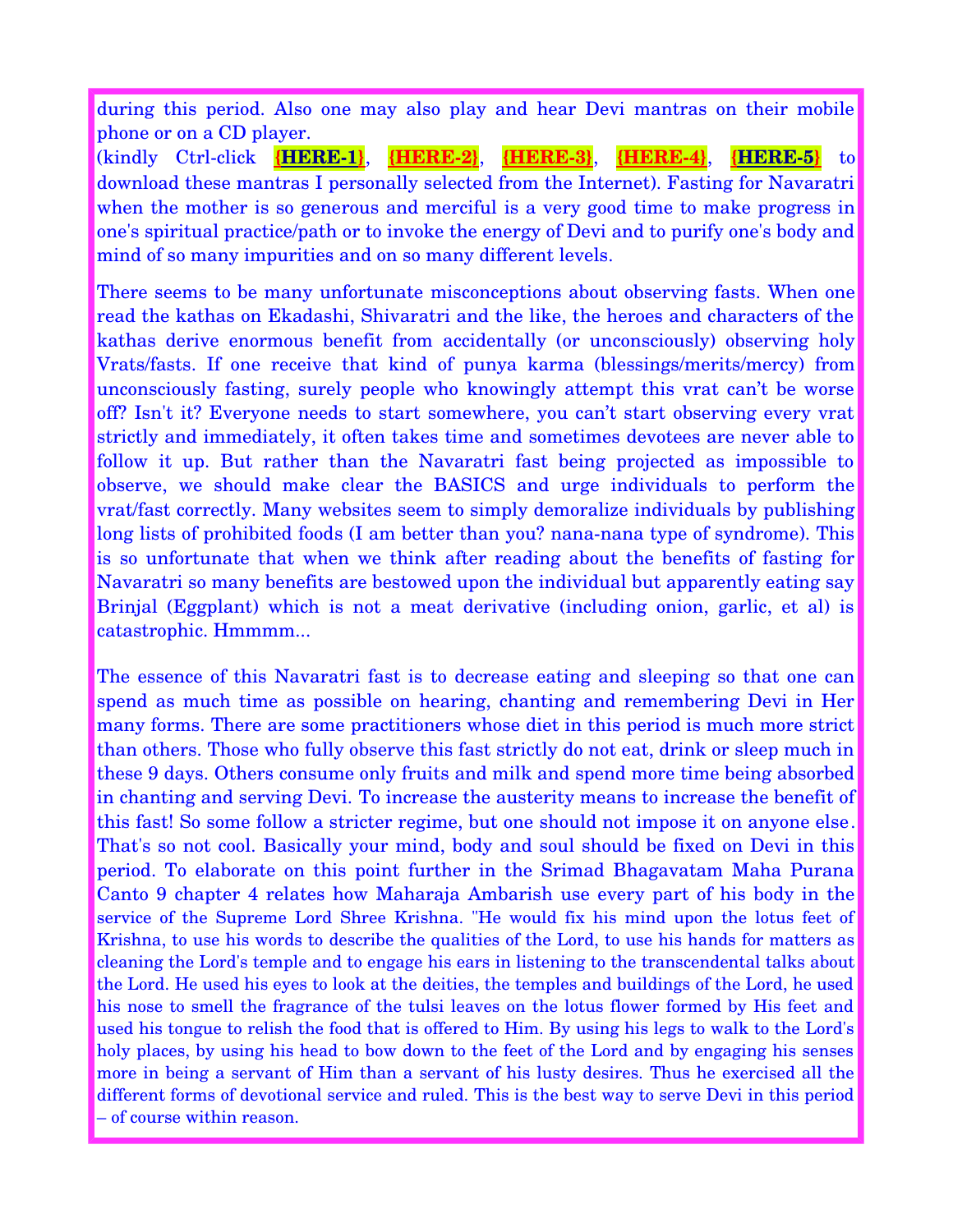There are no hard and fast rules recommended for any fasting in Sanatan Dharma (a.k.a Hinduism). Hinduism isn't "in your face" or dogmatic in its approach, rather Hinduism is a "way of life". One is not forced or compelled to perform any pujas and fasting et al. Many Hindus are aware of karma - where one is the master of one's own destiny – so the onus is wholly upon an individual. There is always scope for flexibility. **SO:**

\* One may have just one vegetarian meal during the day or after sunset.

\* One may only live on fruits and liquids for the 9 days.

\* One may abstain from all grains like one observes on Ekadashi.

\* One may abstain from your favourite foods meaning if you like fruits abstain from that.

\* One may abstain from salt. If you are abstaining from salt then DIPIKA has compiled

an article to assist with the foods you may prepare in these 9 days. Kindly Ctrl-Click (**[HERE](http://dipika.org.za/wp-content/uploads/2015/04/The-Importance-of-Fasting-Saltless-and-Saltless-Recipes.pdf)**).

\* Some devotees abstain from nonsattwic, non vegetarian foods, as well as cigarettes and alcohol and drugs (prescription drugs are acceptable).

\* Some devotees read holy books esp those shastras relating to Devi (like Durga Paath, Bandi Paath, et al).

\* Some devotees chant Mata's chalisa daily.

So there are many many ways to approach and please Devi in this auspicious period.

### **What is acceptable to perform/observe in Navaratri:**

\* Offering of Surya jal, lighting of deeyas, performing aartee and other forms of daily puja which constitute one's nityakarma (daily worship) should continue.

\* Japa (chanting the holy names of God).

\* Performing charity liberally.

\* Reading of shastras (scriptures).

\* Attending satsanghs and visiting temples esp. Devi temples.

\* Performing ceremonies relating to DEATH (viz a funeral,  $10^{th}$  day,  $13^{th}$  day,  $6^{th}$  month and 11 and half months Shraddha pujas and BIRTH OF A CHILD (like chatti, etc).

\* Commencement of Studies.

\* Upanayanam Samskara (The Sacred thread/Jeneo ceremony).

\* Entering a new house (Griha Pravesha) or signing of any papers pertaining to the house.

\* Munda Samskara (Hair cutting ceremony generally performed in the 3rd or 5th year for a boy).

\* Vivah Samskara (Wedding ceremony).

\* Commencement of a Pilgrimage.

\* Commencement of a Graha (planetary) fast or performance of a Graha Shanti Puja/Havan.

\* Commencement of construction of a new building.

\* Purchasing of a vehicle (vahan).

\* Signing of any important papers.

\*\*\* A common question would be asked what happens if a female has her monthly cycle before or during Navaratri? Can she still continue offering her Dhaar to Devi and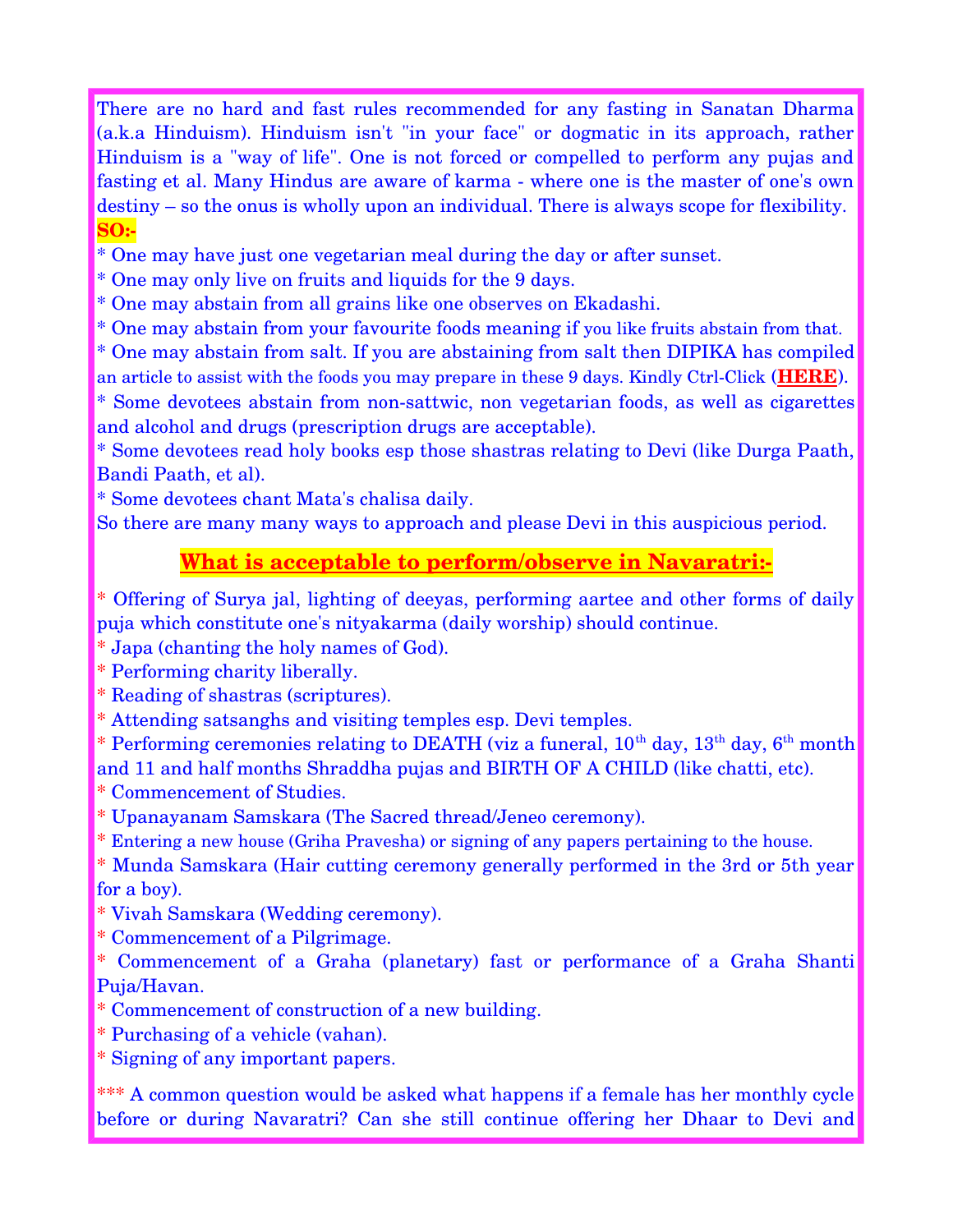observe the entire Navaratri period? The answer would be a resounding YES. For more information on this controversial topic kindly follow this link to this article on DIPIKA called "Hinduism's views on Menstruation" Ctrl-Click ([HERE](http://dipika.org.za/wp-content/uploads/2015/04/Hinduism-s-views-on-Menstruation.pdf)).

### **What is forbidden in Navaratri:**

\* Consuming any meat, alcohol or smoking.

\* Any type of animal sacrifice prayer.

\* Should there be a death in the family and the deceased belongs to the family linage "Kul" (for example one's paternal grandfather then the son and his family is affected) then one is forbidden (for 10 days after cremation) to observe the Navaratri vrat. This is as per the Garuda Purana Preta Khanda chapter 13 verses 20-21.

\* Onion and garlic (mushrooms as well) are generally avoided. Vrat recipes make use of curd (yogurt/paneer) and ginger instead. Do note this is **NOT** the "Hare Krsna" way.

\* Common (table) salt is not used as it's processed. Instead rock salt (sendha namak/ fasting salt) is used. I personally recommend "Himalayan Pink Salts".

\* Coitus should be avoided if one is observing this vrat strictly. For more information on this controversial topic kindly follow this link to this article on DIPIKA called "Hinduism on sex when observing a particular fast" Ctrl-Click (**[HERE](http://dipika.org.za/wp-content/uploads/2015/04/Hinduism-on-sex-when-fasting-.pdf)**).

### **The hoisting of Devi's 9 Red Jhandi's (Flags)**

In the Bada Bandi Mochana's Vindhyeshvari Chalisa, the following appears, "Bowing again and again to Vindhyeshvari Devi (Mother Durga), repeatedly bowing to the Mother of the three worlds, the One who never delays in helping Her devotee. Whosoever feeds the brahmanas in the Navaratras, Devi surely becomes pleased with that person and bestows a meritorious child to that person. One should make an offering of Dvaja (flag/banner) and a coconut (it must contain water); and one should also perform puja to Devi as well, observing all the requisite rites to Her."

As such, one can read from the above information, the reason behind many devotees of the Mother offering the Mother in her 9 different expansions small red flags (Jhandi's) on the first day of Navaratri  $(13<sup>th</sup> October 2015)$ . Kindly note this is an optional offering. (An example of an offering of 9 flags is depicted in the picture next page).

If one desire to make this offering – i.e. hoist these 9 little red flags (Jhandi's), then one can follow the method outlined below. One should have the following prepared before the start of the hoisting of the Dvaja's (flags). 1 large pot, clean sand to fill the pot, 9 thin bamboo sticks or 9 one metre long sticks, 9 little red flags (15cm by 15 cm, triangle in shape - the cloth can be plain, or have a printed picture of the Mother). Wash the bamboo sticks with turmeric water. Let the sticks dry. Add the sand to the pot. Smear each of the sticks with red sindhoor, while chanting "Om doom durga-yai namah". Then tie one Jhandi (red flag) per bamboo stick.

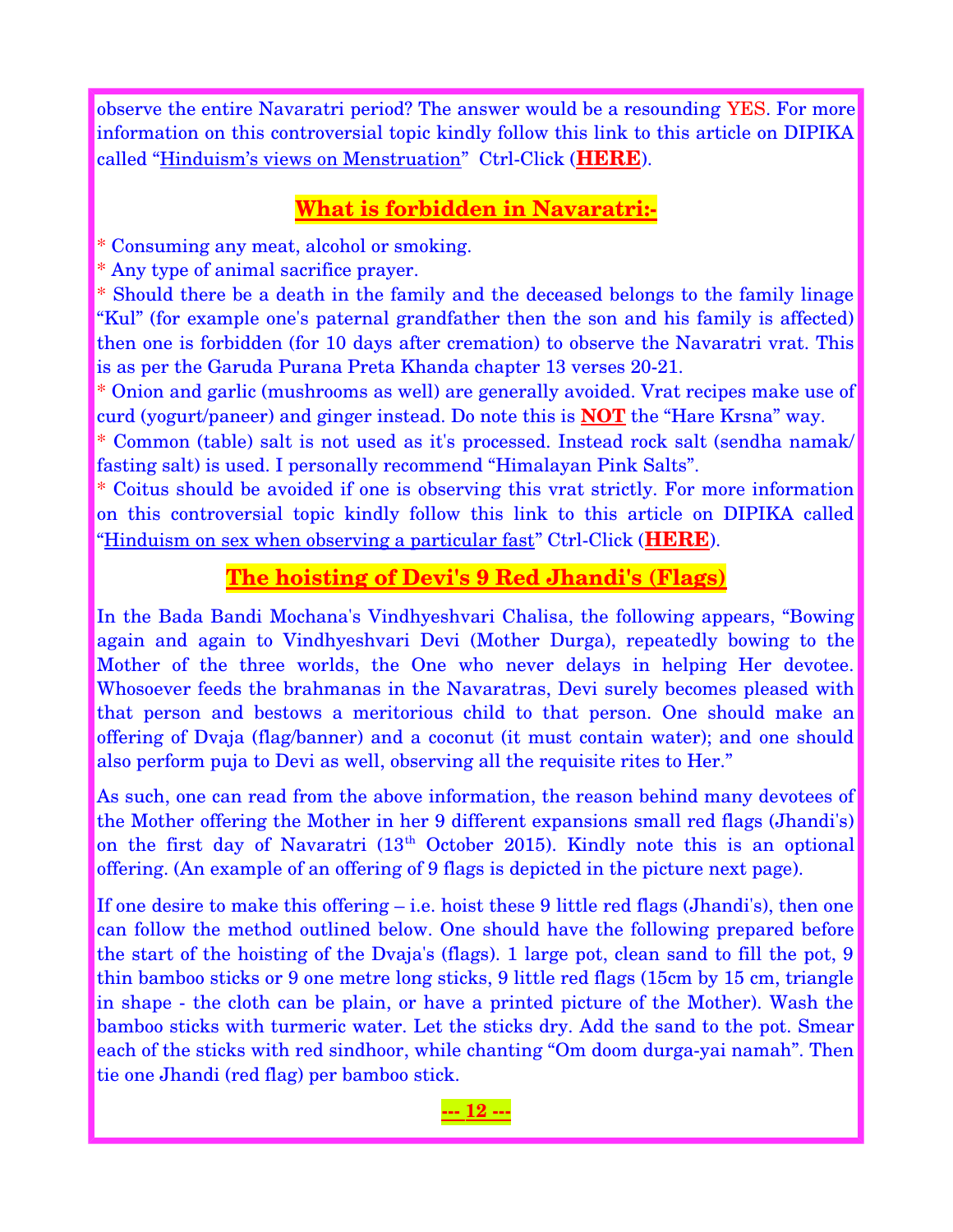

As you place each bamboo stick into the sand in the pot, chant the following mantras – one for each of the 9 Devi expansions of Mother Durga viz... Chant :

Sabse bole Shreemati Shailputri devi kee Jai (plant the  $1<sup>st</sup>$  bamboo stick), then chant... Sabse bole Shreemati Brahma-charini devi kee Jai (plant the  $2<sup>nd</sup>$  bamboo stick), then chant.. Sabse bole Shreemati Chandra-ghanta devi kee Jai (plant the 3<sup>rd</sup> bamboo stick), then chant... Sabse bole Shreemati Kushmanda devi kee Jai (plant the  $4<sup>th</sup>$  bamboo stick), then chant. Sabse bole Shreemati Skanda-mata devi kee Jai (plant the 5<sup>th</sup> bamboo stick), then chant... Sabse bole Shreemati Katyayani devi kee Jai (plant the 6<sup>th</sup> bamboo stick), then chant... Sabse bole Shreemati Kalaratri devi kee Jai (plant the 7<sup>th</sup> bamboo stick), then chant... Sabse bole Shreemati Mahagauri devi kee Jai (plant the  $8<sup>th</sup>$  bamboo stick), then chant... Sabse bole Shreemati Siddhidatri devi kee Jai (plant the 9<sup>th</sup> bamboo stick).

The pot, which now has the bamboo sticks with red flags placed in it, is kept at your Devi Thaan (a place designated for offering Devi prayers and dhaar in your yard). A question will be asked by some "I live in an apartment, what should I do?" In this case if your flat has a balcony then you place the pot outside in the balcony. If you don't have a balcony then place the pot next to your prayer place by your Lakshmi lamp. Do use your discretion. What do you do with these 9 poles/sticks and flags for next years Navaratri. You may burn the sticks and flags in the havan kund after your next Navaratri puja is completed. I have an uber environmental friendly outlook on life and this is what I advise you should do. When the Havan contents is totally burned out and cooled down, divide the contents into 4 parts. Place a quarter of the burnt contents on a red cloth (20 cm by 20 cm). Bring together the four corners and it then becomes like a pouch (potli) tie the middle with a rubber band or thin red cloth. Mark it with a swastika sign with a marker like the picture depicts in the next page.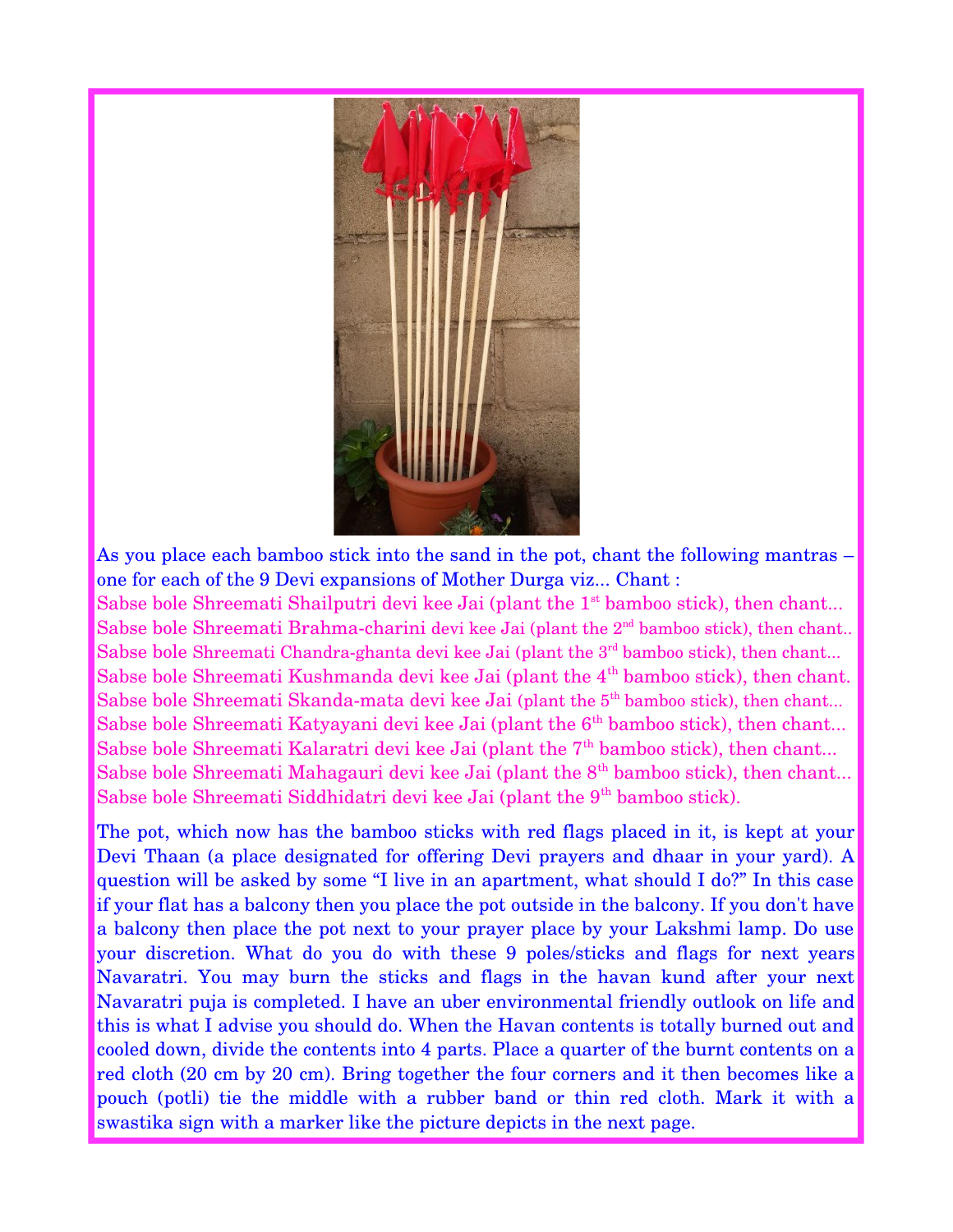

--- A Potli ---

Make 4 of such potli's and then bury (dig a hole in the ground of about 20cm deep) them in the 4 corners of your yard. When this happens Mother Earth gets rejuvenated and blesses the yard and family. Isn't this method much more sensible than disposing the contents into the sea/ocean, dam or river. This is [www.dipika.org.za](http://www.dipika.org.za/) take on protecting Mother Earth from further abuse.

Do note that [www.dipika.org.za](https://uk-mg42.mail.yahoo.com/neo/www.dipika.org.za) has released other articles w.r.t Navaratri. The following links are the direct web-links to these articles on DIPIKA

1) Navaratri 2015  $(13<sup>th</sup> - 22<sup>nd</sup> October)$ .

Quick web-link to DIPIKA <http://dipika.org.za/?p=755>

2) The Nine Colours of Navaratri.

Quick web-link to DIPIKA <http://dipika.org.za/?p=751>

3) Sarasvati Puja and Havan  $(20<sup>th</sup>)$  and Durga Ashtami Puja and havan  $(21<sup>st</sup>)$ .

Quick web-link to DIPIKA<http://dipika.org.za/?p=748>

4) Shakambhari Devi (the Mother of Nourishments).

Quick web-link to DIPIKA http://dipika.org.za/wp-content/uploads/2015/04/Shakambhari-Devi.pdf

5) The Importance of Fasting Saltless and Saltless Recipes. Quick web-link to DIPIKA http://dipika.org.za/wp-content/uploads/2015/04/The-Importanceof-Fasting-Saltless-and-Saltless-Recipes.pdf

6) Hinduism on sex when observing a particular fast.

Quick web-link to DIPIKA http://dipika.org.za/wp-content/uploads/2015/04/Hinduism-on-sexwhen-fasting-.pdf

7) Hinduism's views on Menstruation.

Quick web-link to DIPIKA http://dipika.org.za/wp-content/uploads/2015/04/Hinduism-s-views-on-[Menstruation.pdf](http://dipika.org.za/wp-content/uploads/2015/04/Hinduism-s-views-on-Menstruation.pdf)